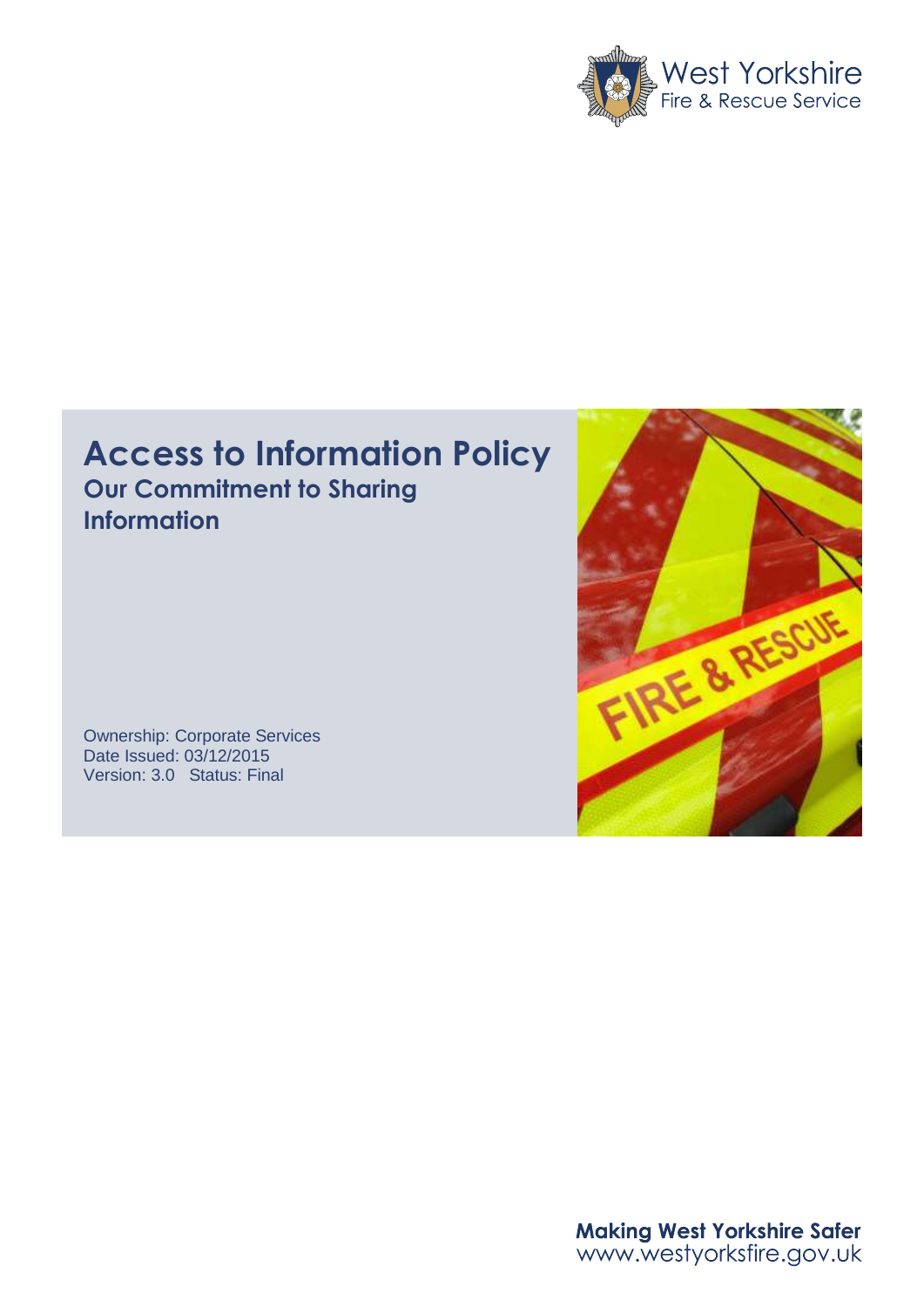## **Revision and Signoff Sheet**

## **Change Record**

| <b>Date</b> | Author                         | <b>Version</b> | <b>Comments</b> |
|-------------|--------------------------------|----------------|-----------------|
| 03/12/2015  | Information Management Officer | 1.0            | Approved        |
| 03/12/2015  | Information Management Officer | 2.0            | Approved        |
| 03/12/2015  | Information Management Officer | 3.0            | Approved        |

#### **Reviewers**

| <b>Name</b>                  | <b>Version</b><br><b>Approved</b> | <b>Position</b> | Organisation | <b>Date</b> |
|------------------------------|-----------------------------------|-----------------|--------------|-------------|
| Information Governance Group | 1.0                               | Group           | <b>WYFRS</b> | 22/07/2009  |
| Information Governance Group | 2.0                               | Group           | <b>WYFRS</b> | 21/8/2012   |
| Information Governance Group | 3.0                               | Group           | <b>WYFRS</b> | 19/08/2015  |

## **Distribution**

| <b>Name</b> | <b>Position</b> | Organisation |
|-------------|-----------------|--------------|
| All Staff   |                 | <b>WYFRS</b> |
| Public      |                 | Public       |
|             |                 |              |

## **Document Properties**

| <b>Item</b>          | <b>Details</b>                      |
|----------------------|-------------------------------------|
| Document Title       | <b>Access to Information Policy</b> |
| Author               | Administrator                       |
| <b>Creation Date</b> | 03 December 2015                    |
| <b>Last Updated</b>  | 03 December 2015                    |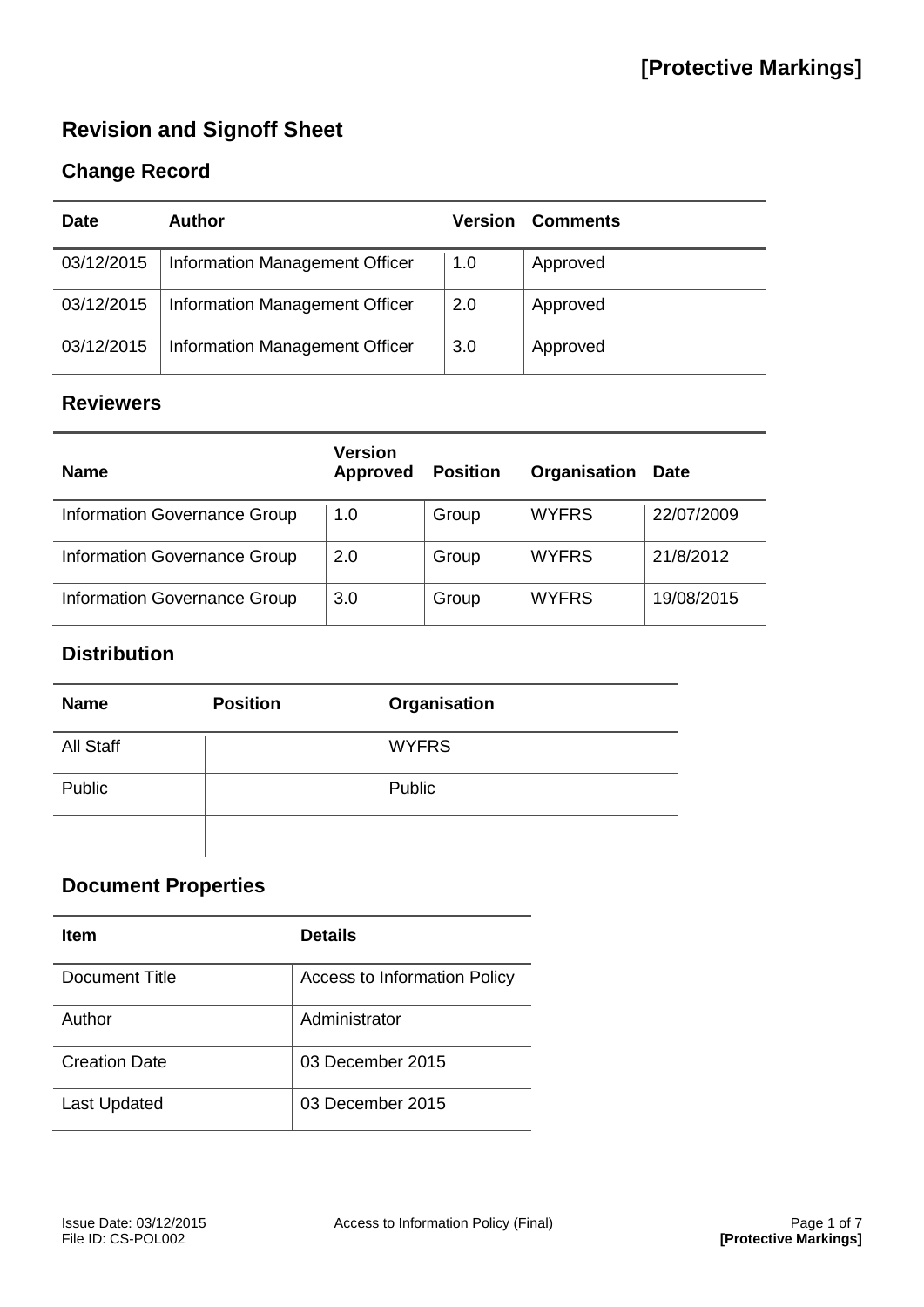## **Contents**

| 1                       |                                                                                             |
|-------------------------|---------------------------------------------------------------------------------------------|
| $\mathbf{2}$            |                                                                                             |
| 3                       |                                                                                             |
| $\overline{\mathbf{4}}$ |                                                                                             |
| 4.1                     | Commitment 1 - We will share information proactively (we will make information available    |
| 4.2                     | Commitment 2 - We will use your requests to improve and develop the service we provide4     |
| 4.3                     |                                                                                             |
| 4.4                     | Commitment 4 – We want everyone at West Yorkshire Fire and Rescue Authority to be           |
| 4.5                     |                                                                                             |
| 4.6                     | Commitment 6 - We will make information available in plain language  4                      |
| 4.7                     | Commitment 7 – We will make as much as possible of this information available to as many    |
| 4.7.1                   |                                                                                             |
| 4.7.2                   |                                                                                             |
| 4.7.3                   |                                                                                             |
| 4.7.4                   |                                                                                             |
| 4.7.5                   |                                                                                             |
| 4.8                     | Commitment 8 – We will respect the interests and wishes of third parties5                   |
| 4.9                     |                                                                                             |
| 4.10                    | Commitment 10 - We will try to help, even if we cannot give you the information you want  6 |
| 4.11                    |                                                                                             |
| 4.12                    |                                                                                             |
| 5                       |                                                                                             |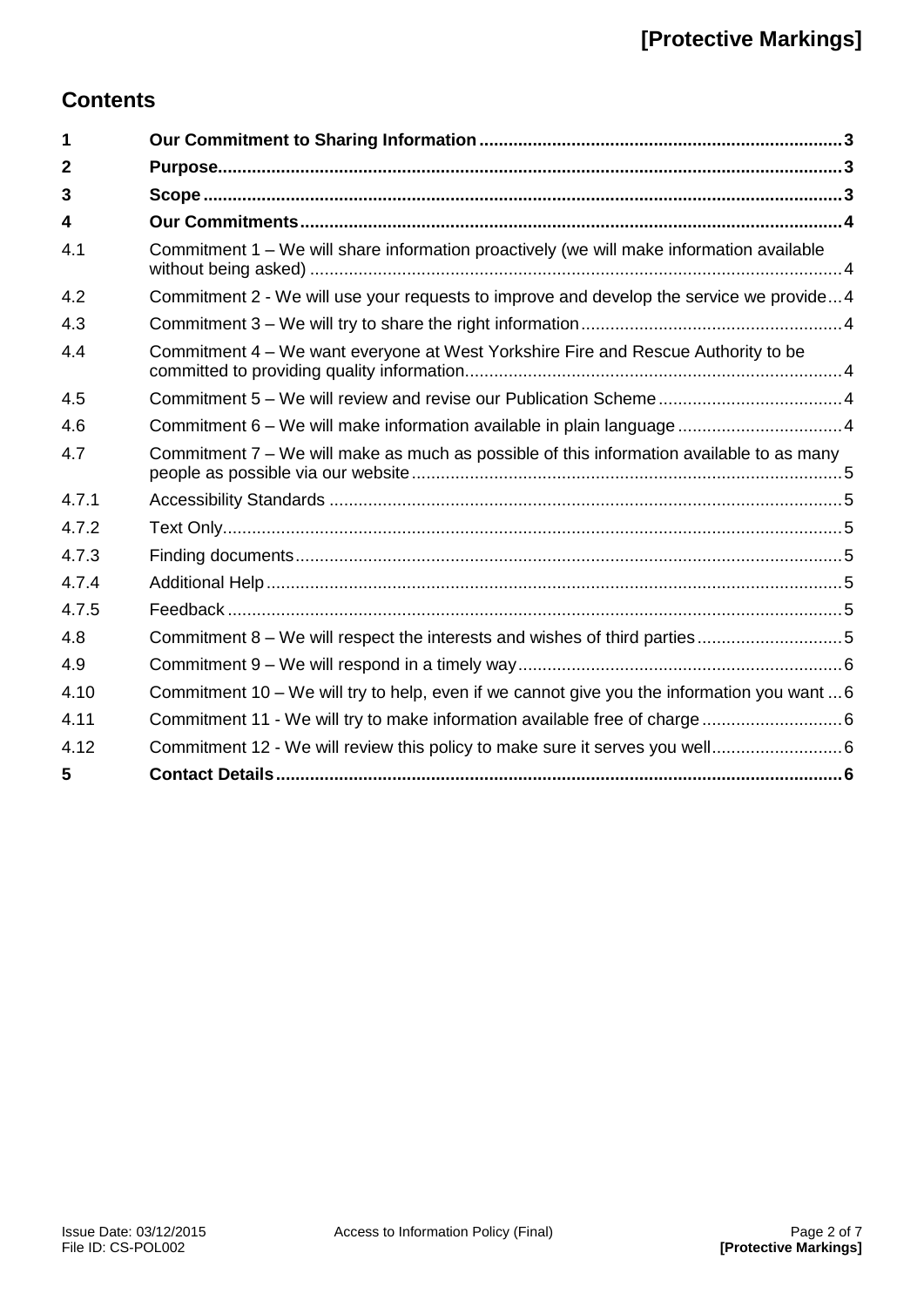## <span id="page-3-0"></span>**1 Our Commitment to Sharing Information**

Like all public bodies, West Yorkshire Fire and Rescue Authority is governed by legislation which means that we must make information publicly available. This legislation includes:

- the Freedom of Information Act 2000
- the Data Protection Act 1998
- the Environmental Information Regulations 2004

Through Our Commitment to Sharing Information, we intend not only to fulfil our legal obligations, but also to promote a spirit of openness and accessibility.

By doing so, we hope people can access the information they want, when they want it, and can use it to lead safer lives. This will help us to serve the public better in line with our aim "provide an excellent Fire and Rescue Service that works in partnership with others to reduce death, injury and property loss due to fire and other emergencies", and our ambition of "Making West Yorkshire Safer".

#### <span id="page-3-1"></span>**2 Purpose**

This Policy describes West Yorkshire Fire and Rescue Authority's approach to making information available to the public and details our commitment to sharing information; to making it available to anyone who is interested in it.

This policy complements our Publication Scheme, which is available on our website or by contacting the Information Management Officer, whose details are given at the end of this document.

#### <span id="page-3-2"></span>**3 Scope**

This policy covers all information held by West Yorkshire Fire and Rescue Authority. We cannot share all of this information – even when it is requested – but whenever we can share it, we will.

West Yorkshire Fire and Rescue Authority makes information available through many different means, including via the website, booklets, leaflets, CDs, letters and e-mails. The policy covers all these channels of communicating information.

The policy sets out 12 commitments which we believe will help us to serve the community in West Yorkshire.

The policy does not in any way limit or otherwise affect our legal obligations, and does not describe the procedures by which we will handle Freedom of Information requests, or requests made under the Data Protection Act – it describes our attitude towards sharing information.

The procedure for dealing with Freedom of Information requests can be found on our website, or by contacting the Information Management Officer, whose details are given at the end of this document.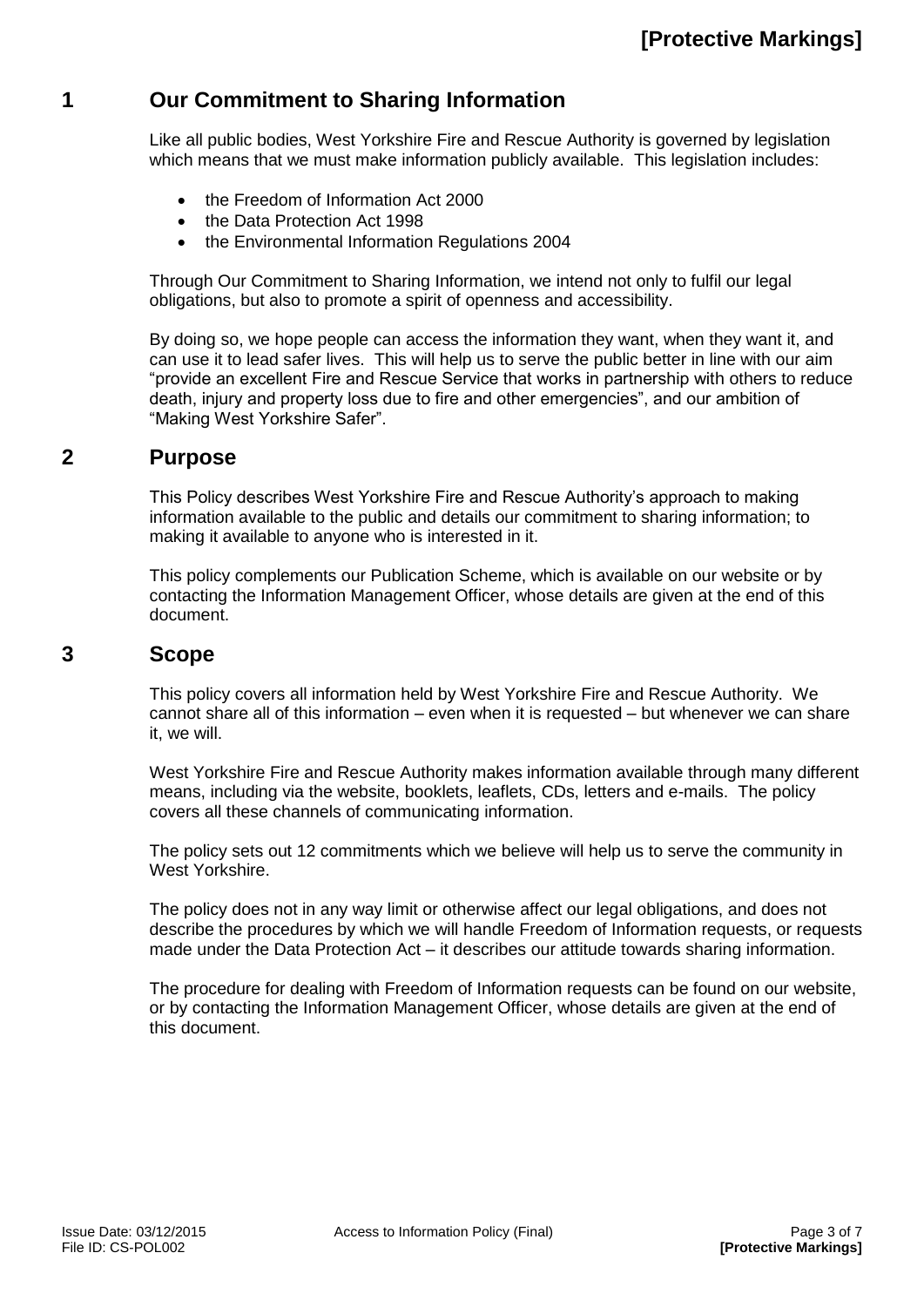### <span id="page-4-0"></span>**4 Our Commitments**

#### <span id="page-4-1"></span>**4.1 Commitment 1 – We will share information proactively (we will make information available without being asked)**

We try to present information in the public domain before we are asked for it. The Freedom of Information Act 2000 is all about openness, transparency and sharing information. We believe that the best response to a Freedom of Information Request is one which states we already publish the information – or that we are just about to. We will continue to look for new ways of publishing information in a way that is useful and helpful to the public.

#### <span id="page-4-2"></span>**4.2 Commitment 2 - We will use your requests to improve and develop the service we provide**

When we make information available, we try to foresee what is useful, helpful and interesting to you. When we get requests for information we have not previously shared, we will try to find a way of making the information more widely available.

#### <span id="page-4-3"></span>**4.3 Commitment 3 – We will try to share the right information**

We want to ensure that interested people can get to the information they want with ease, without having to search through material which is irrelevant and possibly of little interest. It is in our interests, too, that we avoid sharing too much or too little information.

So, if you struggle to find the information you need please let us know. Likewise, if you receive a response to a request and you cannot find the information you want in it, then please contact the person who responded to your request to discuss it.

#### <span id="page-4-4"></span>**4.4 Commitment 4 – We want everyone at West Yorkshire Fire and Rescue Authority to be committed to providing quality information**

We try to ensure that these commitments are shared by everyone at West Yorkshire Fire and Rescue Authority, and have made this document available throughout our organisation.

#### <span id="page-4-5"></span>**4.5 Commitment 5 – We will review and revise our Publication Scheme**

We are committed to making sure that our Publication Scheme is as up-to-date as possible: we will therefore incorporate changes into our publication scheme and formally review it every year, publishing a new version in the event of any major change.

#### <span id="page-4-6"></span>**4.6 Commitment 6 – We will make information available in plain language**

We want to share information in clear language. We aim to write sentences which are easily understood.

We will always try to use language which respects and reflects the diversity of the public we serve, and we carry out Equality Impact Assessments on all of our policies and procedures, including this one.

We will make translation services for other languages available upon reasonable request. Large type versions, braille versions and audio versions on CD and DVD will also be made available on request.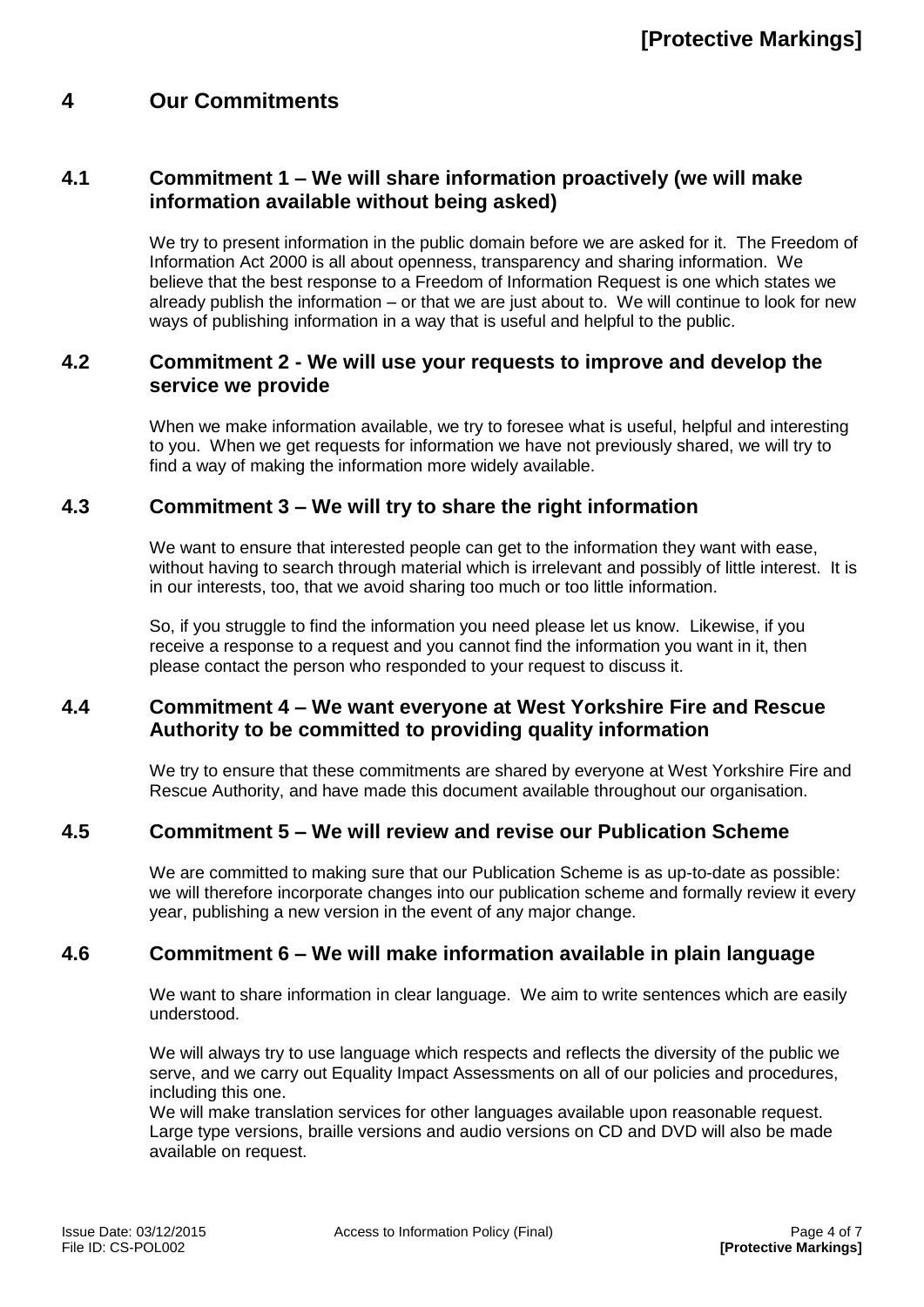We will continue to use the services of outreach workers to ensure key messages are delivered to the whole community, including people with disabilities and people who do not speak English.

When responding to Freedom of Information requests, we will reply in English unless we are requested to provide it in another language. If you require information to be provided in any other language we will try to accommodate this, although in some cases we may charge a fee to cover translation costs.

#### <span id="page-5-0"></span>**4.7 Commitment 7 – We will make as much as possible of this information available to as many people as possible via our website**

We aim to make the website accessible to all users and therefore follow standards and government guidelines to ensure that this site can be used as effectively and easily as possible by everyone. We endeavour to ensure our website is compliant with the Disability Rights Commission's "Guide to good practice in commissioning accessible websites".

#### <span id="page-5-1"></span>**4.7.1 Accessibility Standards**

The website has been built to comply with all of Priority 1 and 2 accessibility checkpoints as established in the World Wide Web Consortium's (W3C) web accessibility initiative (WAI). The WAI promotes usability and accessibility for people with disabilities. The W3C promotes good practice amongst the web community via initiatives like WAI Web Contact Accessibility Guidelines 2.0.

#### <span id="page-5-2"></span>**4.7.2 Text Only**

We aim to provide the best possible user experience for all users on all devices. The majority of the pages on the website have text only versions. These are high contrast sizable text versions.

#### <span id="page-5-3"></span>**4.7.3 Finding documents**

We know you will want to get to parts of our website from a single portal or search engine. We will ensure that our documents meet Government standards, so that people can find information and services without having to know our website address, or the full web address for an individual document.

#### <span id="page-5-4"></span>**4.7.4 Additional Help**

We will continue to explore means of making the information accessible for people who have a good understanding of the English language, but do not find reading easy. These are sometimes known as Assistive Technologies.

#### <span id="page-5-5"></span>**4.7.5 Feedback**

We will continue to provide a compliments and complaints process and contact details so you can get in touch with us easily when you want more information. In doing so we aim to ensure that our website respects and reflects the differing needs of the community we serve.

#### <span id="page-5-6"></span>**4.8 Commitment 8 – We will respect the interests and wishes of third parties**